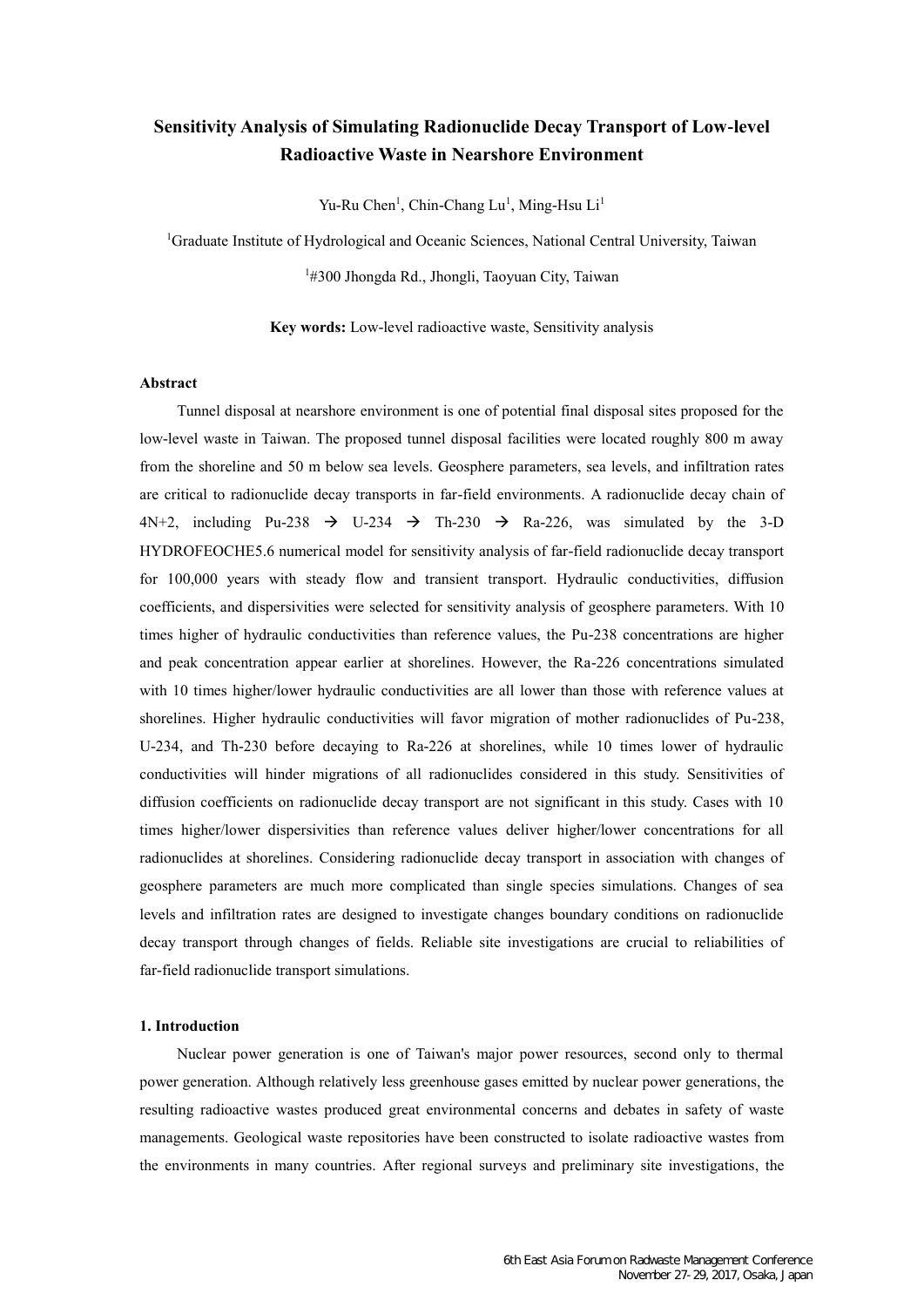Ministry of Economic Affairs officially announced two potential sites, One in Daren Township located in southeast Taiwan and another in Wuciou Township located in an offshore island of Kinmen, selected for the final disposal of low-level radioactive waste in Taiwan (2012). Confidences and acceptances of waste final disposal in designed repositories require demonstrations of long-term safety with numerical simulations. The lack of knowledge and other uncertainties in the calculation conditions may create various uncertainties due to scenario uncertainty, system uncertainty, model uncertainty, parameter uncertainty, and spatial variations in parameters (SKB, 2014). In this study, we mainly focus on geosphere parameters of the Daren site by performing sensitivity analysis to investigate influences of geosphere parameter uncertainties on radionuclide decay transports in far-field geosphere. Waste repository of the Daren case was designed with multiple engineering barriers of tunnel disposal in stable formations isolated from human inhabitants. Sensitives of geosphere parameters, sea levels, and infiltration rates on far-field radionuclide decay transport are simulated for 100,000 years by a special version of a 3-D HYDROGEOCHEM5.5 (Yeh et al., 2009) A radionuclide decay chain of 4N+2 series, including Pu-238  $\rightarrow$  U-234  $\rightarrow$  Th-230  $\rightarrow$  Ra-226, is considered with simulations of steady flow and transient decay transport. The evaluation of parameter sensitivities is an important part of the safety assessment to identify individual parameters with a strong influence on radionuclides migrations and support the need of detailed site investigations.

#### **2. Methodology**

The digital elevation model delineated around the Daren waste repository was shown in the top left of Fig. 1 (left) and discretized with 5970 nodes and 4749 hexahedral elements. The disposal tunnel having a dimension of 1200 m in length, 800 m in width, and 20 m in height, roughly 800 m away from the shoreline and 50 m below current sea levels, was considered as an internal source of releasing radionuclides. A radionuclide decay chain of 4N+2 series, including Pu-238  $\rightarrow$  U-234  $\rightarrow$  Th-230  $\rightarrow$ Ra-226, was simulated with initial concentrations of unity for Pu-238 and zero for the three daughter radionuclides. Flow and transport parameters given for the reference case were listed in Table 1. Four observation points at different surface locations as show in Fig. 1 (right) were selected to compare the release of radionuclides in terms of peak concentration values and peak concentration times.

The 3-D HYDROFEOCHE5.5 (Yeh et al., 2009) is a three-dimensional finite element numerical model capable to simulate coupled fluid flow, thermal transport, and hydrogeochemical transport through variable saturated subsurface. A special version of HYDROGEOCHEM5.5, namely HYDROGEOCHEM5.6, with improved capability of handling decay chains was used in this study for simulations of steady flow and transient decay transport for 100,000 years. Sensitivities of geosphere parameters were examined with simulation settings as the following,

- 1. Changing hydraulic conductivities with values of 10 times (or 0.1 times) to the reference values
- 2. Changing diffusion coefficients with values of 10 times (or 0.1 times) to the reference values
- 3. Changing longitudinal and lateral dispersivities with values of 10 times (or 0.1 times) to the reference values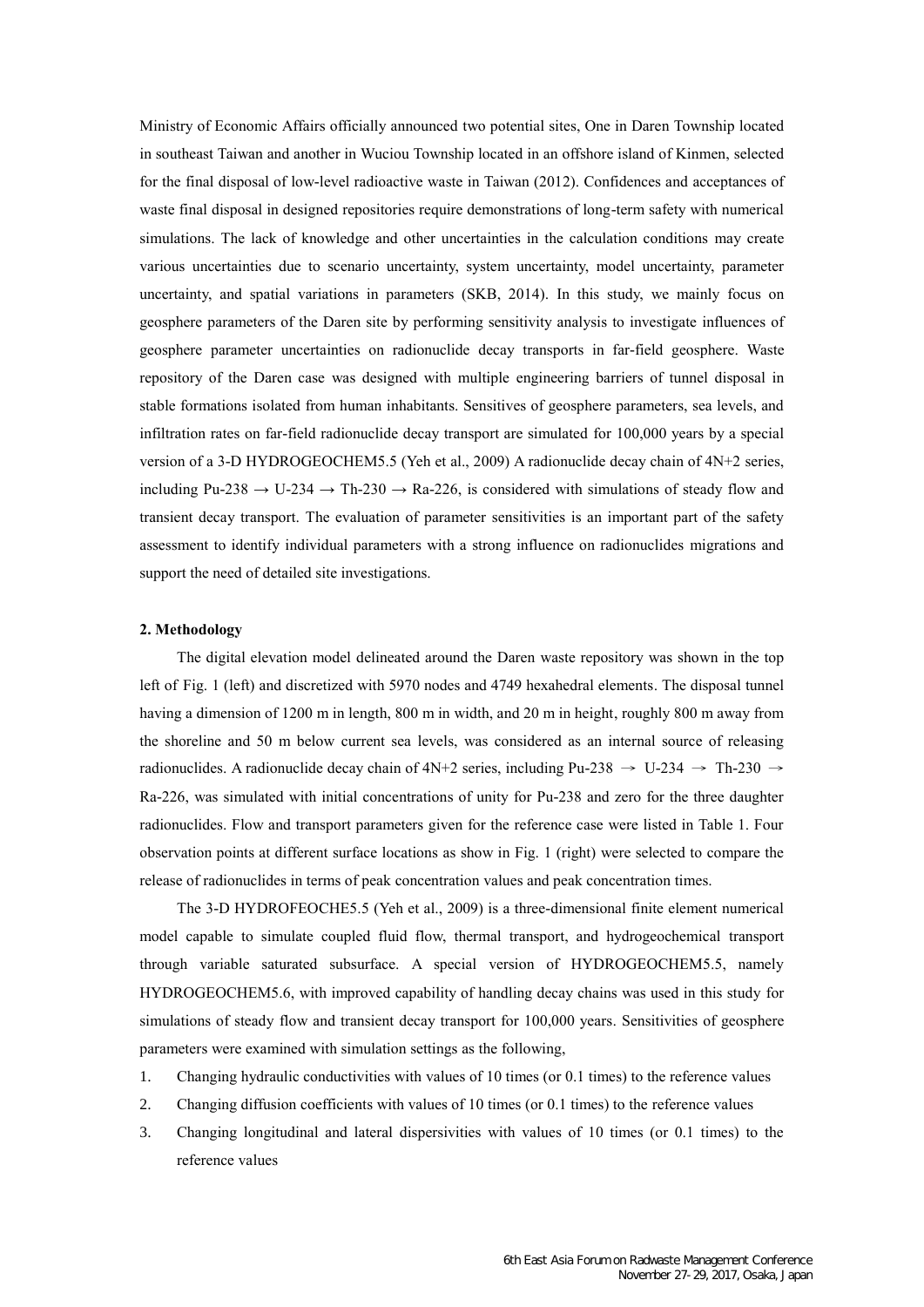The second part of sensitivity test involves combinations of changes in infiltration rates, sea levels, and hydraulic conductivities as shown in Table 2. The infiltration rate in the reference case was set as 3% of annual rainfalls. We increased the infiltration arte to 10% of annual rainfall as the case of elevated seepages due to changes in precipitation or landuse. Following the studies by the Sinotech Engineering Consultants, LTD (2013), gradually decreased of sea levels to 66 m below current position was considered. Therefore, there are 12 simulation cases (i.e., 2 infiltration rates, 2 sea levels, and 3 hydraulic conductivities) examined in this study as listed in Table 2.



Figure 1 Elements and scales of far-field simulations in plan view (left) and selected observation points in vertical view (right)

|                  | Simulation setting     |                       |                           |                                 |                           |  |  |  |  |  |
|------------------|------------------------|-----------------------|---------------------------|---------------------------------|---------------------------|--|--|--|--|--|
| Vertical layer   | 9                      |                       |                           | Height                          | $25 - 85(m)$              |  |  |  |  |  |
| Horizontal layer | 529                    |                       |                           | Length & width                  | $200(m)*200(m)$           |  |  |  |  |  |
| Total nodes      | 5970                   |                       |                           | Total elements                  | 4749                      |  |  |  |  |  |
| Flow parameters  |                        |                       | layer1                    | layer2                          | layer3                    |  |  |  |  |  |
|                  | $k_{\perp}$<br>$x^{-}$ | $3*10$                | $-2$<br>(m/day)           | $-3$<br>$3*10$<br>(m/day)       | $-5$<br>$3*10$<br>(m/day) |  |  |  |  |  |
|                  | k<br>Z.                | $8.9*10$              | $-2$<br>(m/day)           | $-3$<br>$8.9*10$<br>(m/day)     | $-5$<br>$3*10$<br>(m/day) |  |  |  |  |  |
|                  | Porosity               |                       | 0.08                      | Infiltration rate               | $0.0003$ (m/day)          |  |  |  |  |  |
| Transport        |                        |                       | Longitudinal dispersivity | 800(m)                          |                           |  |  |  |  |  |
| parameters       |                        | Lateral dispersivity  |                           | 200(m)                          |                           |  |  |  |  |  |
|                  |                        | Diffusion coefficient |                           | $10^{-4}$ (m <sup>2</sup> /day) |                           |  |  |  |  |  |

## Table 1 Parameters given in the reference case

Table 2 Lists of combined sensitivity tests with changes of infiltration rates, sea level, and hydraulic

conductivities

| Case                                   |     | $\mathcal{D}$ |    | 4   |     | b   |     | 8  | 9  | 10  | 11  |     |
|----------------------------------------|-----|---------------|----|-----|-----|-----|-----|----|----|-----|-----|-----|
| Infiltration rates                     | 3%  | 3%            | 3% | 10% | 10% | 10% | 3%  | 3% | 3% | 10% | 10% | 10% |
| Sea levels change                      |     |               |    |     |     |     |     |    |    |     |     |     |
| Hydraulic<br>Conductivities<br>(times) | 0.1 |               | 10 | 0.1 |     | 10  | 0.1 |    | 10 | 0.1 |     | 10  |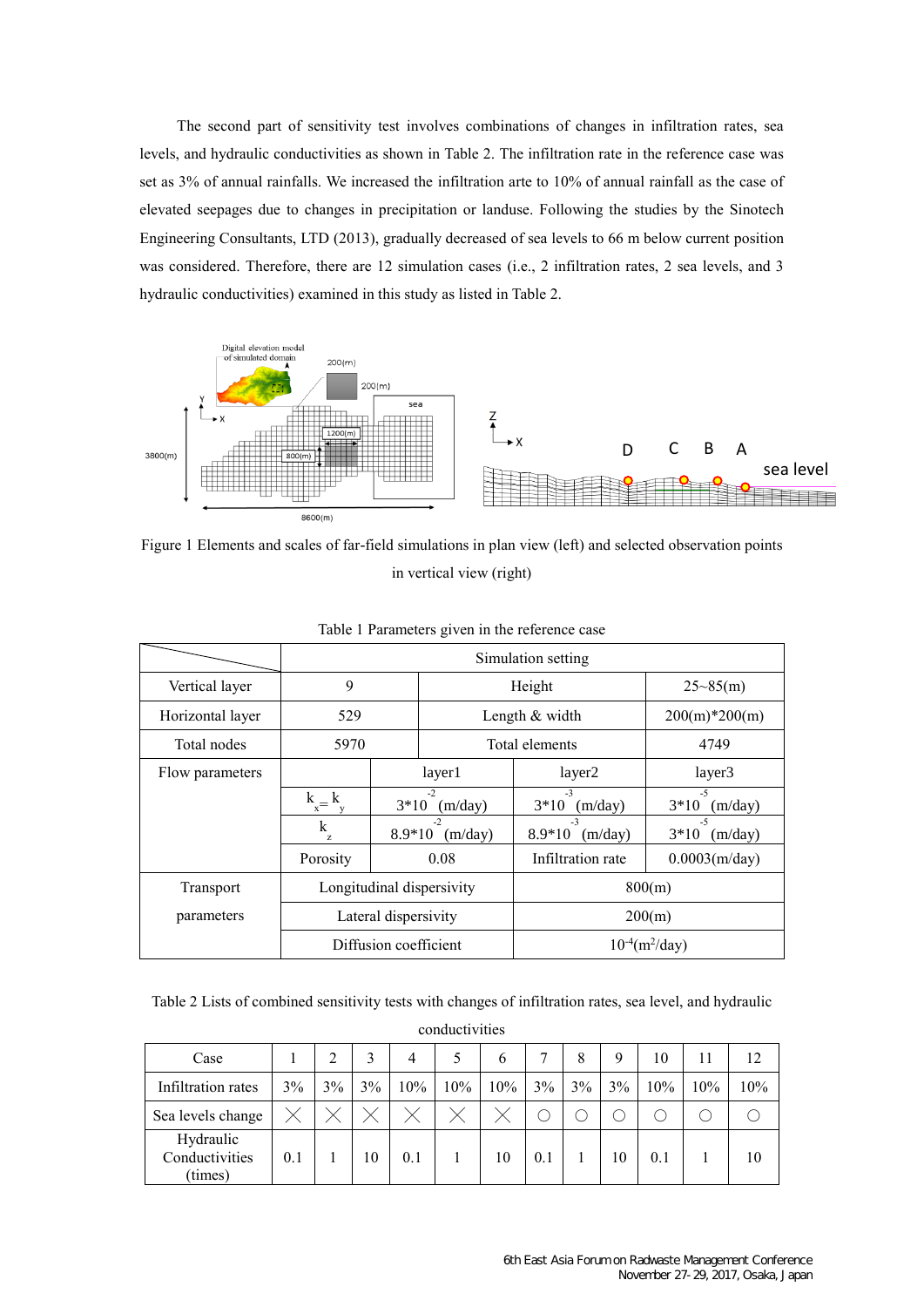#### **3. Results and Discussions**

Figure 2 presents comparisons of relative concentrations at surface Point A with different hydraulic conductivities. Concentrations and peak arrival times of Pu-238, U-234, Th-230 with 10 times hydraulic conductivities are higher and faster, respectively, than those at Point A of the reference case. However, concentrations of Ra-226 with 10 times hydraulic conductivities are smaller than those at Pont A of the reference case due to fast migration of mother radionuclides. Differences in concentrations as changes in hydraulic conductivities observed at Points B, C, and D, are more significant than those observed at Point A due to those locations are close to repository tunnel. As well, effects of changes in hydraulic conductivities on peak arrival times at Points B, C, and D are less significant than those observed at Point A. Effects of changes in diffusion coefficients are insignificant in all cases and observation points as the example depicted for Point A in Fig. 3. Figure 4 presents Comparisons of relative concentrations at surface Point A with different dispersivities. Concentrations and peak arrival times of all radionuclides with 10 times dispersivities are higher and faster, respectively, than those at Point A of the reference case.

The second part of sensitivity simulations involves combinations of changes in infiltration rates, sea level, and hydraulic conductivities. Figure 5 presents comparisons of relative concentrations of Pu-238 simulated with 12 cases observed at surface Point A. At Point A, changes in hydraulic conductivities have the most significant effects on concentrations and peak arrival time of Pu-238 among both factors of changes in infiltration rates and sea levels in this study. Although changes in infiltration rates to 10% of annual precipitations may increase seepage rates favoring radionuclide migrations, the increased infiltrated water, on the other hand, may dilute radionuclide concentrations as well. Changes in sea levels lower than current positions cause the surface Point A became drier than the reference case, which may hinder radionuclide migration due to less saturated conditions.



Figure 2 Comparisons of relative concentrations at surface Point A with different hydraulic



Figure 3 Comparisons of relative concentrations at surface Point A with different diffusion coefficients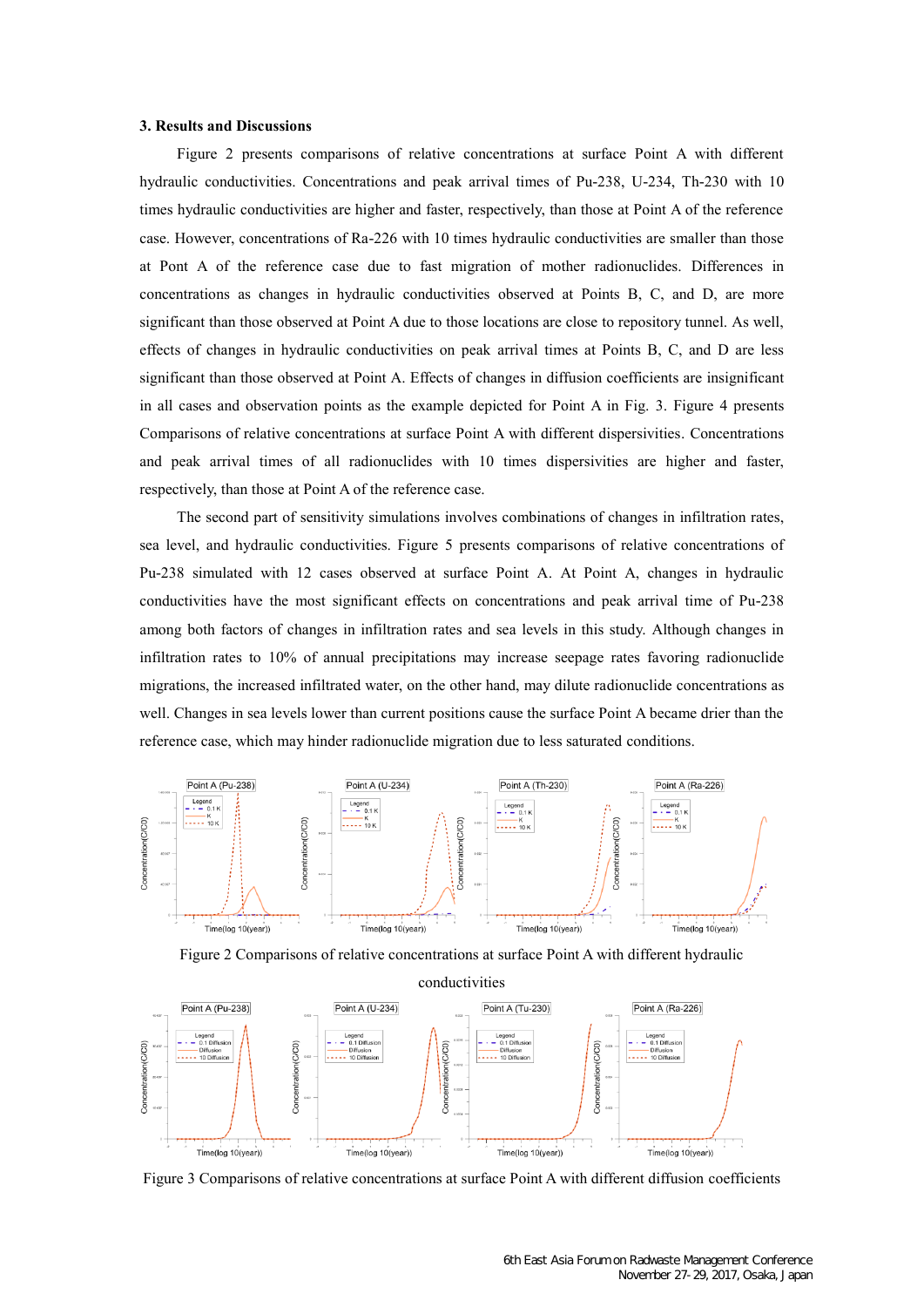

Figure 4 Comparisons of relative concentrations at surface Point A with different dispersivities



Figure 5 Comparisons of relative concentrations of Pu-238 simulated with 12 cases observed at surface Point A

### **4. Conclusion**

This study performs numerical simulations to investigate sensitivities of geosphere parameters, including hydraulic conductivities, diffusion coefficients, and dispersivities, on far-field radionuclide decay transports of the potential low-level disposal site in Taiwan. Among three geosphere parameters examined, hydraulic conductivities are the most important parameters affecting radionuclide decay transport in views of changes in peak concentrations and peak arrival times. However, increased in hydraulic conductivities may have opposite effects on daughter radionuclide than those on mother radionuclide due to fast migrations of mother radionuclides reaching outside of domain. We further designed 12 simulation cases with combinations of changes in infiltration rates, sea levels, and hydraulic conductivities. Among three variables examined in the 12 simulation cases, changes in hydraulic conductivities have the most significant effects on radionuclide decay transports than those of considering changes in infiltration rates and sea levels. Increases in infiltration rates may dilute radionuclide concentrations. Decreases in sea levels may cause surface points of observations became drier than those in the reference sea levels, which may hinder migrations of radionuclides. The evaluation of uncertainties is an important part of every safety assessment. Uncertainties should be discussed and examined in depth through sensitivity simulations of selecting calculation cases. This study only stands as a very preliminary step on sensitivity analysis of radionuclide decay transport in one of potential low-level repository in Taiwan. Further investments including site investigations and modelling practices are crucial to the confidence and acceptance of our final disposal site.